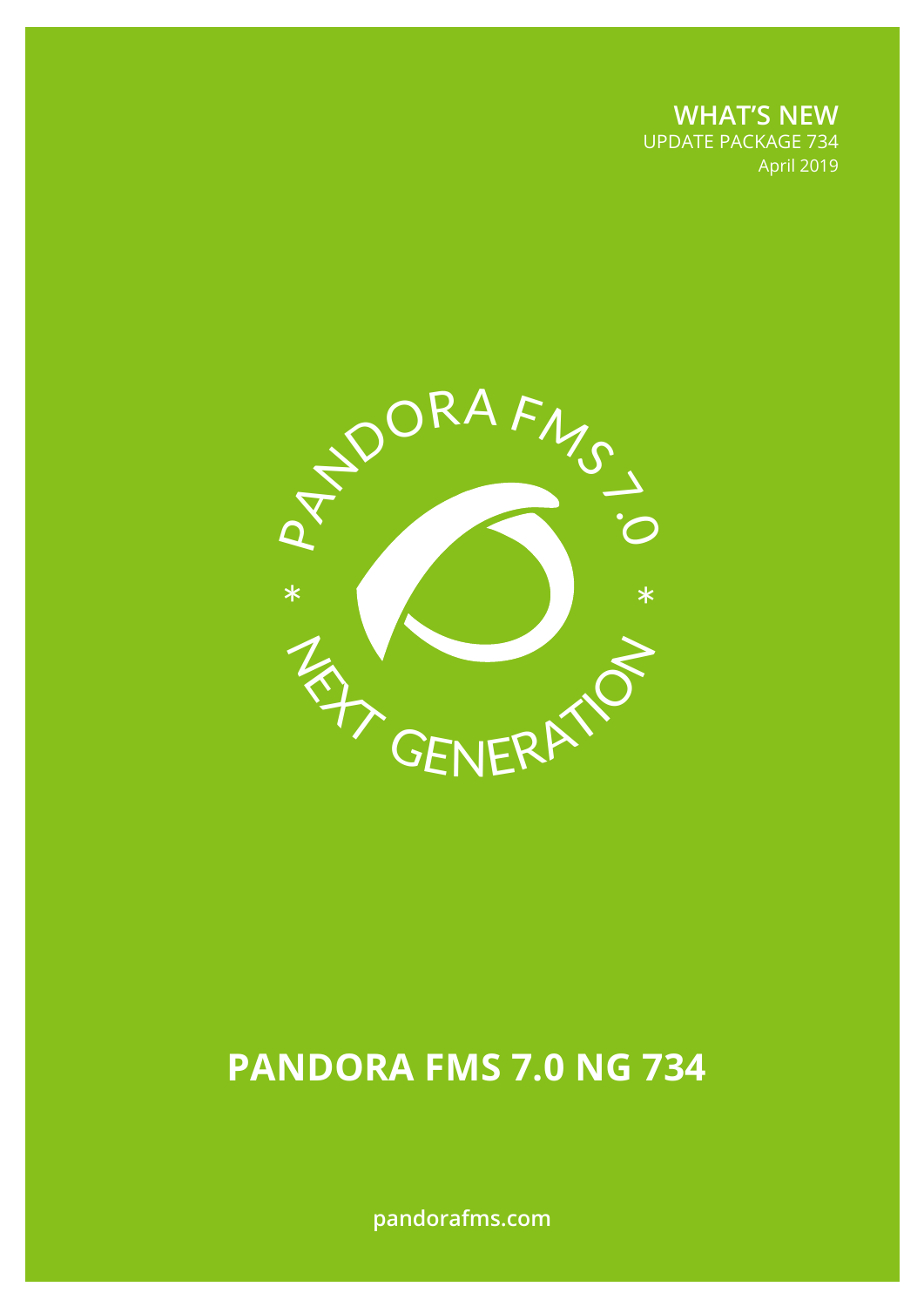

## NEW FEATURES AND IMPROVEMENTS

## **Simplifying monitoring: Pandora FMS Discovery 3rd part**

In previous releases 732 and 733, the Discovery feature has made monitoring much easier; this update follows the same path of improving and increasing the functions of this recent section.

- **Discovery Aplications:** is the central of assistants for the configuration of monitoring plugins through Discovery. The following changes have been introduced in this release:
	- **Oracle:** by configuring this plugin you can easily monitor an Oracle database.
	- **Mysql:** as in the previous case with this plugin you can easily monitor a MySQL database.
- **Discovery Cloud AWS:** within the Amazon AWS EC2 monitoring system, the possibility of monitoring an RDS infrastructure has been introduced.

| <b>Task name</b><br>Discovery server (i) | <b>RDS Monitoring</b>                                                         |
|------------------------------------------|-------------------------------------------------------------------------------|
|                                          |                                                                               |
|                                          | varian $\sqrt{ }$                                                             |
| Group $\odot$                            | Cloud<br>v                                                                    |
| <b>Global DB User</b>                    | artica                                                                        |
| <b>Global DB password</b>                |                                                                               |
| Interval $\odot$                         | Defined $\mathbf{v} \parallel 5$ minutes $\mathbf{v} \mid \mathbf{v}$ $\odot$ |
| <b>Select RDS instances</b>              |                                                                               |
| E- 1<br>us-east-1                        |                                                                               |
| Ėŀ<br>mysql                              |                                                                               |
| RDB--artica-rds-test<br>i                |                                                                               |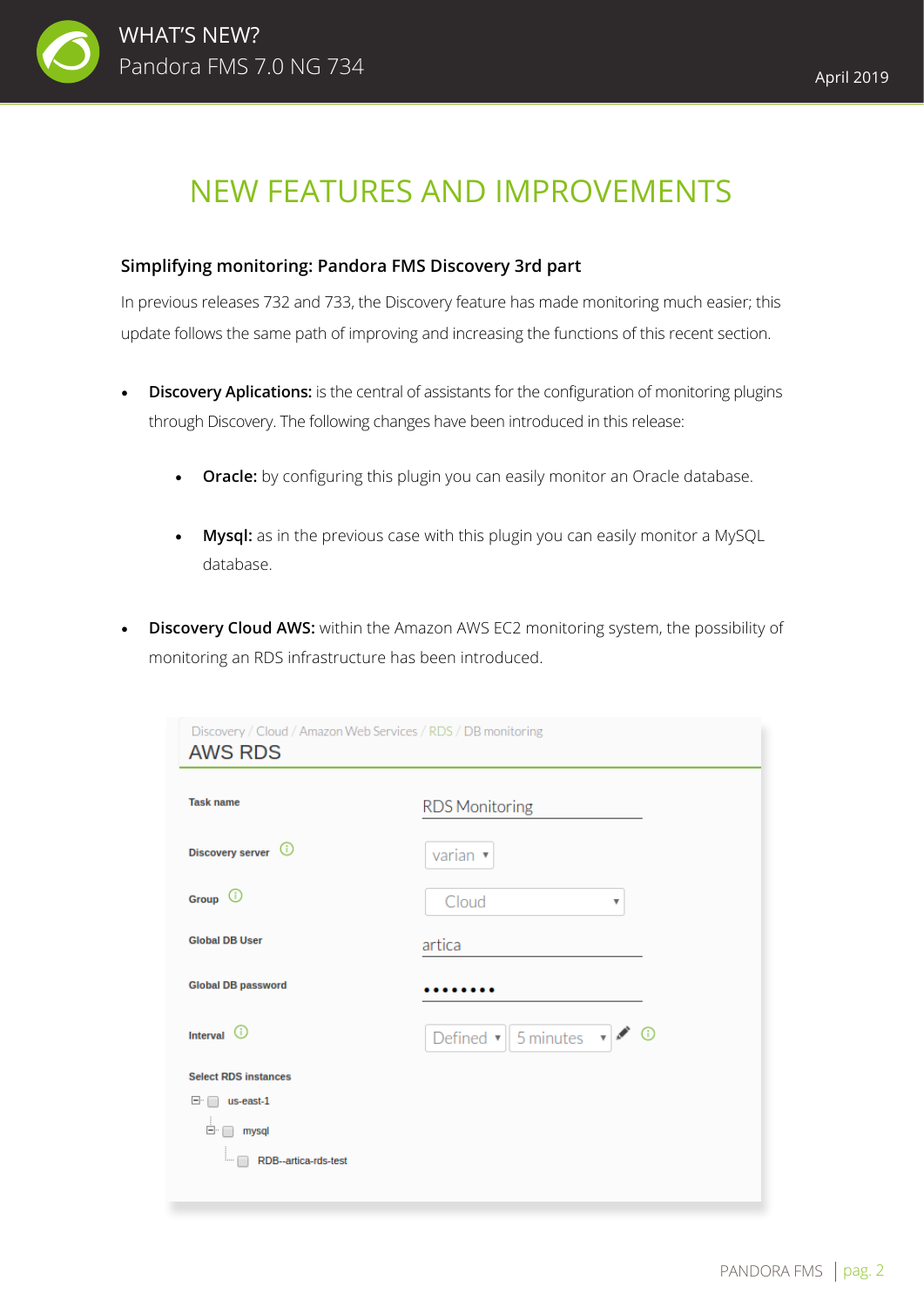

| <b>PANDORAFMS</b>                                                   | Pandora FMS<br>the Flexible Monitoring System         |                          |                                                     |                         |                 | Enter keywords to search                   | $\alpha$              |                              |          |                       | $O$ <b>B</b> $\mathbb{R}$ $\Box$ <b>Q</b> (admin) $\Box$                                                                                                                                                                                                                                                                                            |
|---------------------------------------------------------------------|-------------------------------------------------------|--------------------------|-----------------------------------------------------|-------------------------|-----------------|--------------------------------------------|-----------------------|------------------------------|----------|-----------------------|-----------------------------------------------------------------------------------------------------------------------------------------------------------------------------------------------------------------------------------------------------------------------------------------------------------------------------------------------------|
| <b>Co</b> Monitoring<br><b>Topology maps</b><br>x<br>回<br>Reporting | Discovery<br><b>Task list</b><br><b>CONSOLE TASKS</b> |                          |                                                     |                         |                 |                                            |                       |                              |          |                       |                                                                                                                                                                                                                                                                                                                                                     |
| Events                                                              |                                                       | User<br>Task             |                                                     |                         |                 | Scheduled                                  | <b>Next execution</b> | <b>Last execution</b>        |          | Group                 | Operations                                                                                                                                                                                                                                                                                                                                          |
| Workspace<br><b>条</b> Tools                                         | $\circ$                                               |                          | Send custom report by email<br>orte 006 Release 733 | <b>RDS</b> monitoring   |                 |                                            | ×                     | 2019/03/30 13:02:12          |          | G                     | ╱ 面                                                                                                                                                                                                                                                                                                                                                 |
| <b>Discovery</b><br>Α<br>⊕<br>Resources                             | <b>SERVER</b>                                         |                          |                                                     | <b>Overall Progress</b> |                 |                                            |                       |                              |          |                       |                                                                                                                                                                                                                                                                                                                                                     |
| 国<br>Profiles                                                       | Force                                                 |                          |                                                     |                         |                 |                                            |                       | Task type                    | Progress | <b>Updated at</b>     | Operations                                                                                                                                                                                                                                                                                                                                          |
| Configuration                                                       | $\circ$                                               |                          |                                                     |                         |                 |                                            |                       | <b>Basic Monitoring</b>      |          | 10 hours              | $Q \searrow f$                                                                                                                                                                                                                                                                                                                                      |
| Alerts<br>л                                                         | $\circ$                                               |                          |                                                     |                         |                 |                                            |                       | Discovery.Application.VMware | ٠        | 48 seconds            | $Q \times F$                                                                                                                                                                                                                                                                                                                                        |
| Events                                                              | $\circ$                                               |                          |                                                     | 100                     |                 |                                            |                       | <b>Basic Monitoring</b>      | ×        | 20 days               | $Q \leqslant P$                                                                                                                                                                                                                                                                                                                                     |
| B<br><b>Servers</b>                                                 | $\circ$                                               |                          |                                                     | %                       |                 |                                            |                       | <b>Basic Monitoring</b>      | $\sim$   | 29 days               | $Q \leqslant P$                                                                                                                                                                                                                                                                                                                                     |
| Setup<br>₩                                                          | $\circ$                                               |                          |                                                     |                         |                 |                                            |                       | <b>PAM Recon</b>             | ×        | 2 hours               | $Q \searrow P$                                                                                                                                                                                                                                                                                                                                      |
| <b>Admin tools</b><br>正                                             | $\circ$                                               |                          |                                                     |                         |                 |                                            |                       | <b>Basic Monitoring</b>      | $\sim$   | Not executed yet      | Q / 面                                                                                                                                                                                                                                                                                                                                               |
| $Q_{\odot}$ Links                                                   | $\circ$                                               |                          |                                                     | Summary                 |                 |                                            |                       | Discovery.NetScan            | ٠        | Not executed yet      | Q 产面                                                                                                                                                                                                                                                                                                                                                |
| ◉<br>Update manager                                                 | $\circ$                                               |                          | <b>Hosts discovered</b>                             |                         |                 | 108                                        |                       | Discovery.App.Oracle         | ×.       | 2 minutes 47 seconds  | Q 产面                                                                                                                                                                                                                                                                                                                                                |
| $\circledcirc$                                                      | $\circ$                                               | Alive                    |                                                     |                         |                 | 108                                        |                       | Discovery.App.Oracle         | ×        | 1 minutes 33 seconds  | Q 产面                                                                                                                                                                                                                                                                                                                                                |
|                                                                     | ۰                                                     |                          | Not alive<br><b>Responding SNMP</b>                 |                         |                 | $\bullet$<br>12                            |                       | <b>SEP IPAM Recon</b>        | $\sim$   | 15 days               | $Q \searrow f \oplus$                                                                                                                                                                                                                                                                                                                               |
|                                                                     | $\circ$                                               |                          | <b>Responding WMI</b>                               |                         |                 | $\overline{2}$                             |                       | <b>Basic Monitoring</b>      | ×,       | 9 days                | $Q \searrow P$                                                                                                                                                                                                                                                                                                                                      |
|                                                                     | $\circ$                                               |                          |                                                     |                         |                 |                                            |                       | <b>Basic Monitoring</b>      | $\sim$   | 9 days                | $\begin{picture}(160,15) \put(0,0){\line(1,0){15}} \put(15,0){\line(1,0){15}} \put(15,0){\line(1,0){15}} \put(15,0){\line(1,0){15}} \put(15,0){\line(1,0){15}} \put(15,0){\line(1,0){15}} \put(15,0){\line(1,0){15}} \put(15,0){\line(1,0){15}} \put(15,0){\line(1,0){15}} \put(15,0){\line(1,0){15}} \put(15,0){\line(1,0){15}} \put(15,0){\line($ |
|                                                                     | $\circ$                                               | <b>Test custom query</b> | varian                                              | 5 minutes               | 192.168.10.161  |                                            | Done                  | Discovery.App.MySQL          | ٠        | 3 minutes 36 seconds  | @ 产面                                                                                                                                                                                                                                                                                                                                                |
|                                                                     | ۰                                                     | AWS.EC2 scan             | varian                                              | 1 hours                 | ٠               |                                            | Done                  | Discovery.Cloud              | ×.       | 43 minutes 14 seconds | $Q \searrow P$                                                                                                                                                                                                                                                                                                                                      |
|                                                                     | $\circ$<br>host <sub>2</sub>                          |                          | varian                                              | 5 minutes               |                 |                                            | Done                  | Discovery.Application.VMware |          | 3 minutes 31 seconds  | $Q \searrow f \circ$                                                                                                                                                                                                                                                                                                                                |
|                                                                     | $\circ$                                               | <b>RDS Monitoring</b>    | varian                                              | 5 minutes               | artica-rds-test |                                            | Done                  | Discovery.Cloud.Aws.RDS      | $\sim$   | 3 minutes 50 seconds  | Q 产面                                                                                                                                                                                                                                                                                                                                                |
|                                                                     |                                                       |                          |                                                     |                         |                 |                                            |                       |                              |          |                       | Go back X                                                                                                                                                                                                                                                                                                                                           |
|                                                                     |                                                       |                          |                                                     |                         |                 | Pandora FMS v7.0NG.734 - Build 733 - MR 26 |                       |                              |          |                       |                                                                                                                                                                                                                                                                                                                                                     |

## **Report by email**

Until now, if you wanted to send a report by email, it necessarily had to be in PDF. With this release, you can choose the format of the file to send: PDF, CSV, JSON, XML.

## **Visual Consoles Restructuring (Phase 1)**

Work begins on improving the visual consoles to increase their functions and make them much more usable. In this first phase, visual changes have been introduced in the clocks and in the lines, modifications in the technological base to be able to continue introducing improvements, in addition to a new functionality that allows to see in real time the items introduced in the console, without the need to reload the page. By default, old visual consoles will remain so as not to lose relevant data. This new system can be activated manually in the setup.

### *Keep counters*

This new functionality is an additional state counter to the one that already existed and that improves the change of received status of the modules, in case of fluctuations. As the case of Pandora FMS flip flop, the keep counter is customizable with which you can choose the amount of statuses you need for each one.

You can check Pandora FMS documentation for more info.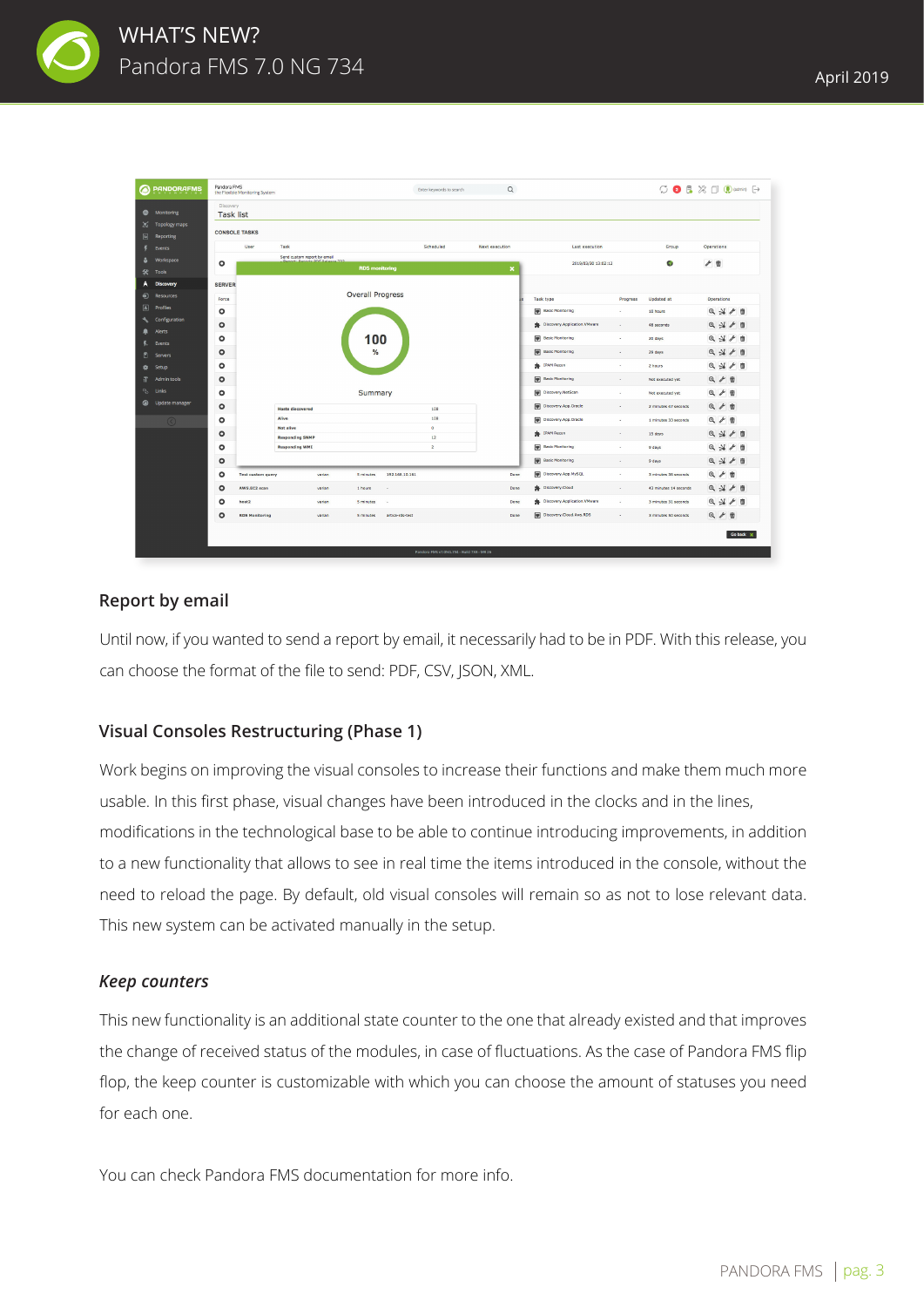

## **Other improvements**

### **\* Improvements in the console's interface in Pandora FMS**

In this update Pandora FMS interface improvement tasks continue making it much more usable, easy and homogeneous with the rest of the software communications. The great change of this release is the improved visualization of the data tables.

|        | Total items: 16             |         |                   |                   |                       |                    |               |           |                                   |                                       |
|--------|-----------------------------|---------|-------------------|-------------------|-----------------------|--------------------|---------------|-----------|-----------------------------------|---------------------------------------|
|        | $\Box$ Name $\triangle$     | $P_{1}$ | $s.\triangleleft$ | Type $\triangleq$ | Interval $\triangleq$ | <b>Description</b> | <b>Status</b> | Warn      | Action                            | Del.                                  |
|        | <b>Agents Unknown</b>       |         | Ξ                 | $\equiv$ DATA     | 5 minutes             |                    |               | N/A - N/A | $\bullet$ $\circ$ $\circ$ $\circ$ | $\bar{\pmb{\varpi}}$                  |
| $\Box$ | <b>Database Maintenance</b> |         | 言                 | $\mathbb{P}$ PROG | 5 minutes             |                    |               | N/A - N/A | $\P\Box$                          | Ŵ                                     |
|        | <b>Execution Time</b>       |         | Ξ                 | $\equiv$ DATA     | 5 minutes             |                    |               | N/A - N/A | $\bullet$ $\circ$ $\circ$ $\circ$ | Ŵ                                     |
| $\Box$ | FreeDisk_SpoolDir           |         | 9                 | $\equiv$ DATA     | 5 minutes             |                    |               | N/A - N/A | ♥□因■                              | $\bar{\mathbb{W}}$                    |
| $\Box$ | Free_RAM                    |         | Ξ                 | $\equiv$ DATA     | 5 minutes             |                    |               | N/A - N/A | $\Box$ $\Box$                     | $\bar{\mathbb{m}}$                    |
|        | Queued Modules              |         | Ξ                 | $\equiv$ DATA     | 5 minutes             |                    |               | N/A - N/A | ●□因■                              | $\bar{\overline{\mathbf{w}}}$         |
|        | Total items: 16             |         |                   |                   |                       |                    |               |           |                                   | $\begin{bmatrix} 0 & 1 \end{bmatrix}$ |
|        |                             |         |                   |                   |                       |                    |               |           |                                   | Delete <b>商</b>                       |
|        |                             |         |                   |                   |                       |                    |               |           |                                   |                                       |

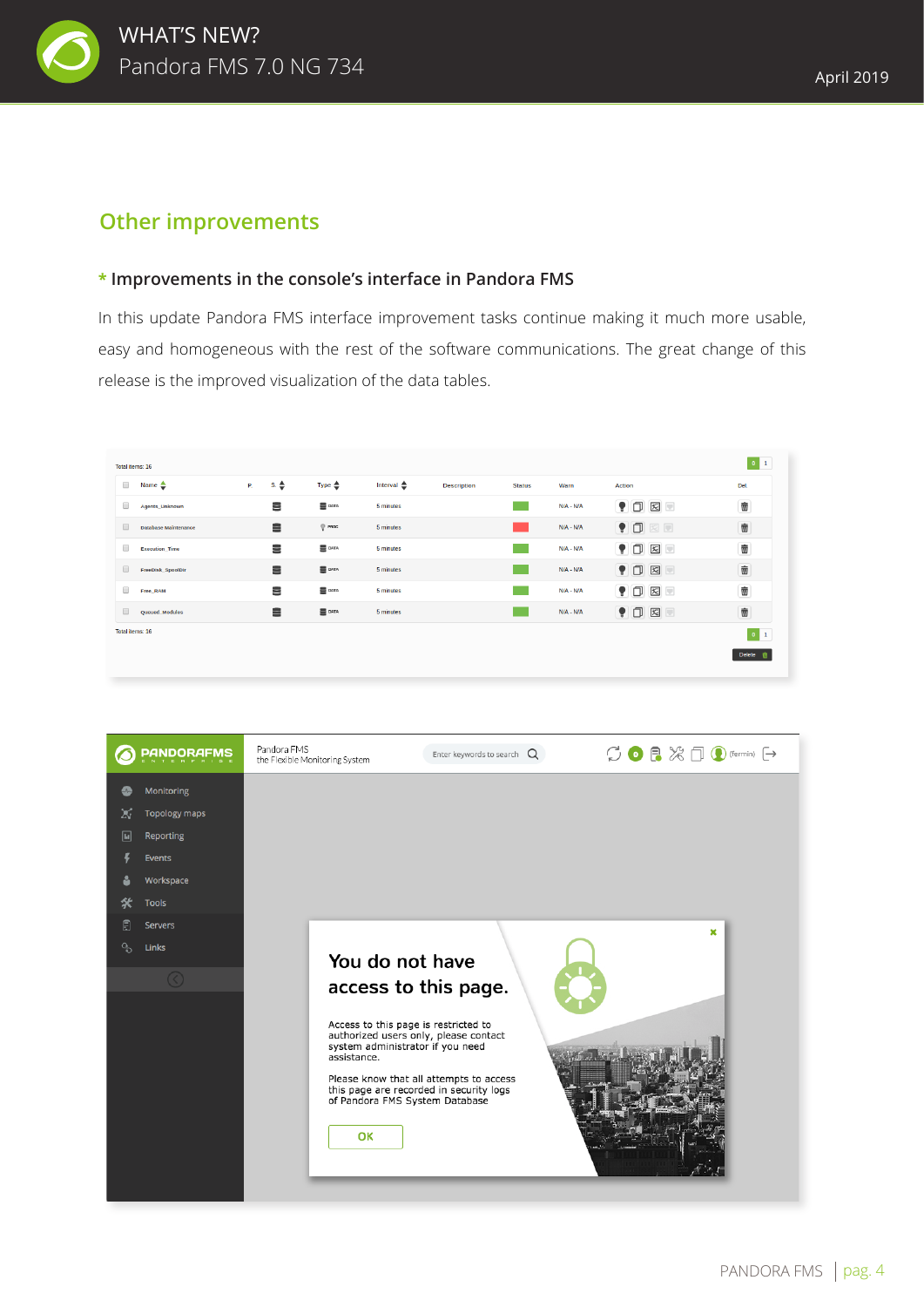

## **\* LDAP**

When a user was identified using LDAP in Pandora FMS console, he was assigned a profile automatically and if later it was changed manually, it didn't keep the status of the edited profiles and modifications made in the user configuration. From release 734, the improvement that supposes maintaining these changes for future authentications has been introduced.

### **\* Checkbox**

When creating "Availability" type reports, certain information was displayed by default even though it was meaningless for certain modules. From this update, you will be able to choose the information to visualize within these elements.

## **Troubleshooting**

**\*** Fixed the problem of not saving the changes made on certain tokens within the setup of the Meta Console.

**\*** Corrected the error of user creation through the LDAP option with the user autocreation parameter activated.

**\*** Fixed an error in the visual representation libraries layer that caused failures in the visualization of GIS maps.

**\*** Fixed the error of execution of modules with the Cron function activated: Cron from -> Cron to, where once the module started to run, did not stop running despite the parameter "Cron to" active.

**\*** Fixed the operation of the token "Event storm protection" by which, once active in console, the alerts and state changes should not launch events to Pandora FMS.

**\*** Fixed some visual bugs of the IPAM maps of the new Discovery Pandora FMS functionality.